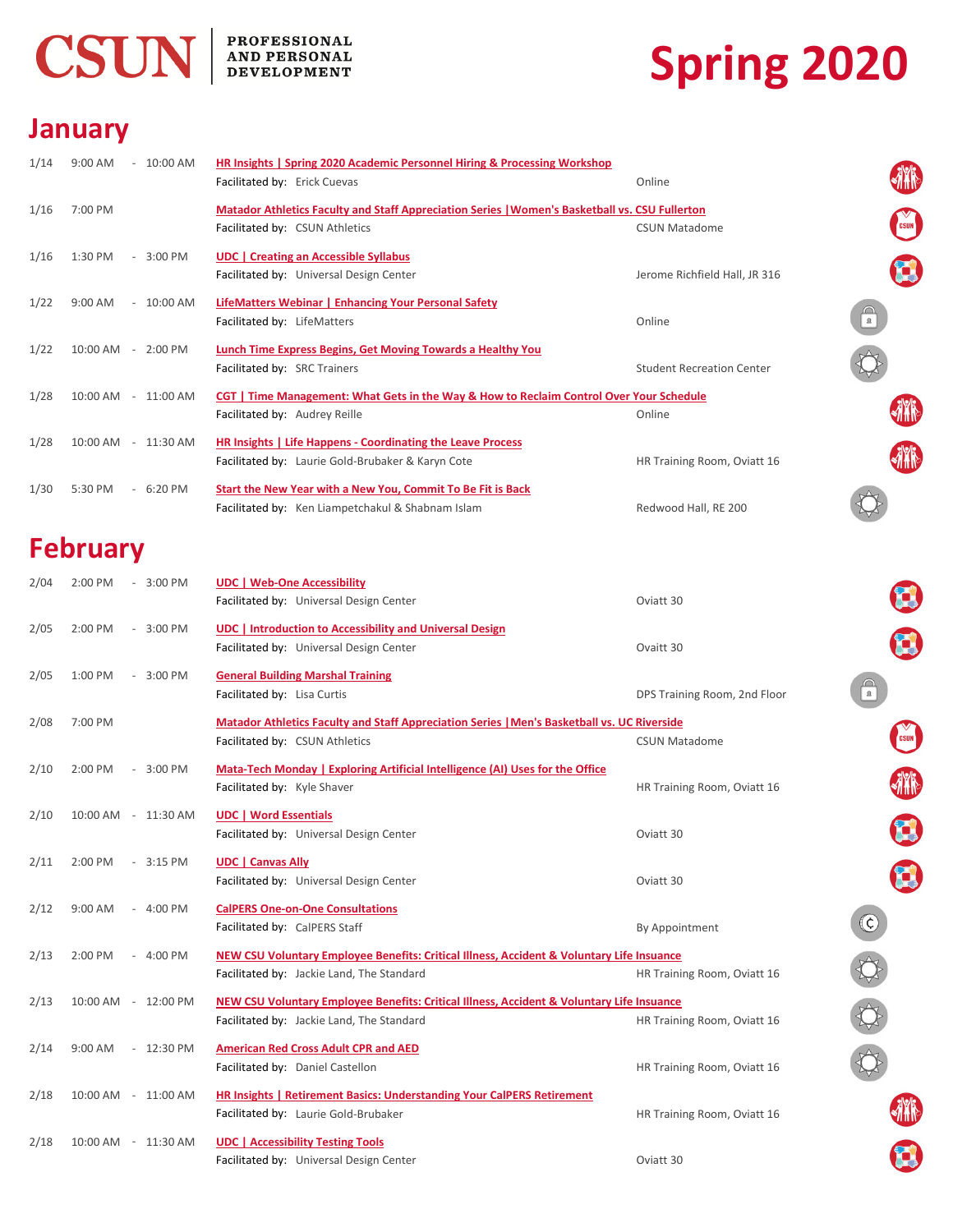| 2/19 | 9:00 AM<br>$-10:00$ AM       | <b>LifeMatters Webinar   Cultivating Happiness Within Yourself</b><br>Facilitated by: LifeMatters                                                       | Online                       |                         |
|------|------------------------------|---------------------------------------------------------------------------------------------------------------------------------------------------------|------------------------------|-------------------------|
| 2/19 | 10:00 AM - 11:00 AM          | <b>UDC</b>   EquatIO<br>Facilitated by: Universal Design Center                                                                                         | Oviatt 30                    |                         |
| 2/25 | $-10:00$ AM<br>9:00 AM       | <b>Identifying, Preventing &amp; Responding to Fraud</b><br>Facilitated by: Howard Lutwak, Internal Audit                                               | HR Training Room, Oviatt 16  | $\bm{g}$                |
| 2/25 | 10:00 AM - 11:00 AM          | <b>CGT</b>   Conflict Psychology: 5 Fundamental Cognitive Biases That Create Everyday Conflict & How to Mitigate Them<br>Facilitated by: Jeremy Pollack | Online                       | <b>AYR</b>              |
| 2/25 | 1:30 PM<br>$-2:30$ PM        | <b>UDC</b>   Accessibility for Purchases<br>Facilitated by: Universal Design Center                                                                     | Oviatt 30                    | $\mathbf{C}$            |
| 2/26 | 9:30 AM<br>$-11:00$ AM       | <b>UDC</b>   PowerPoint Essentials<br>Facilitated by: Universal Design Center                                                                           | Oviatt 30                    | $\mathbf{C}$            |
| 2/26 | 2:00 PM<br>$-3:30$ PM        | <b>Manager Exchange   Leadership in Creating a Welcoming Climate</b><br>Facilitated by: Kristina de la Vega                                             | HR Training Room, Oviatt 16  |                         |
| 2/28 | 7:00 PM                      | <b>Matador Athletics Faculty and Staff Appreciation Series   Men's Volleyball vs. UCLA</b><br>Facilitated by: CSUN Athletics                            | <b>CSUN Matadome</b>         | <b>CSUN</b>             |
|      | <b>March</b>                 |                                                                                                                                                         |                              |                         |
| 3/02 | 2:00 PM<br>$-3:30$ PM        | UDC   PDF Tools<br>Facilitated by: Universal Design Center                                                                                              | Oviatt 30                    | $\mathbf{C}$            |
| 3/02 | 12:00 PM - 1:00 PM           | <b>Learning Can Be Fun and Almost Free - Fee Waiver</b><br>Facilitated by: Nikki Valadez, Nick Alexander, Frank Calderon, & Shen Milunovic              | HR Training Room, Oviatt 16  | <b>AYR</b>              |
| 3/03 | 10:00 AM - 11:00 AM          | <b>Creating and Promoting Your Program's Unique Brand Within the Brand</b><br>Facilitated by: Kevin Lizarraga                                           | HR Training Room, Oviatt 16  | <b>THE SET OF STATE</b> |
| 3/04 | 2:00 PM<br>$-3:00$ PM        | <b>UDC   PDF Scanned &amp; OCR</b><br>Facilitated by: Universal Design Center                                                                           | Oviatt 30                    | $\mathbf{C}$            |
| 3/05 | 7:00 PM                      | Matador Athletics Faculty and Staff Appreciation Series   Women's Basketball vs. UC Davis<br>Facilitated by: CSUN Athletics                             | <b>CSUN Matadome</b>         | CSUN                    |
| 3/05 | 10:00 AM - 12:00 PM          | <b>CalPERS Seminar - Planning for Your Retirement</b><br>Facilitated by: CalPERS Staff                                                                  |                              | (C)                     |
| 3/05 | 1:30 PM<br>$-3:00$ PM        | <b>UDC</b>   Comliance Sheriff<br>Facilitated by: Universal Design Center                                                                               | Oviatt 30                    |                         |
| 3/06 | 12:00 PM - 1:00 PM           | Spice Up Your Life - MMC Wellness Cooking Series   Easy Potluck Meals<br>Facilitated by: Marilyn Magaram Center Staff                                   | Wellness Kitchen, SQ 112     |                         |
| 3/09 | $-3:00$ PM<br>2:00 PM        | <b>Mata-Tech Monday   Utilizing Adobe Sign</b><br>Facilitated by: Bergen Muzatko & Karen Primm                                                          | HR Training Room, Oviatt 16  |                         |
| 3/10 | 10:00 AM - 11:30 AM          | <b>HR Insights   Transitioning from Peer to Supervisor</b><br>Facilitated by: Mika Williamson                                                           | HR Training Room, Oviatt 16  |                         |
| 3/13 | 12:30 PM                     | <b>Matador Athletics Faculty and Staff Appreciation Series   Softball vs. DePaul</b><br>Facilitated by: CSUN Athletics                                  | <b>CSUN Baseball Field</b>   | <b>CSUN</b>             |
| 3/17 | 2:00 PM<br>3:30 PM<br>$\sim$ | <b>Emergency Preparedness   Disater Ready - Earthquake Preparation, Response, &amp; Recovery</b><br>Facilitated by: Lisa Curtis                         | DPS Training Room, 2nd Floor |                         |
| 3/20 | 2:00 PM                      | Matador Athletics Faculty and Staff Appreciation Series   Water Polo vs. George Washington<br>Facilitated by: CSUN Athletics                            | <b>CSUN Matadome Pools</b>   |                         |
| 3/25 | $-10:00$ AM<br>$9:00$ AM     | <b>LifeMatters Webinar   Taking the High Road: Kindness and Civility</b><br>Facilitated by: LifeMatters                                                 | Online                       |                         |
| 3/25 | 2:00 PM<br>$-3:30$ PM        | <b>Manager Exchange   The Performance Management Review Process</b><br>Facilitated by: Toni Strauja                                                     | HR Training Room, Oviatt 16  |                         |
| 3/25 | 10:00 AM - 11:00 AM          | <b>CGT</b>   Can You Hear Me? How to Connect With People in the Virtual World<br>Facilitated by: Nick Morgan                                            | Online                       |                         |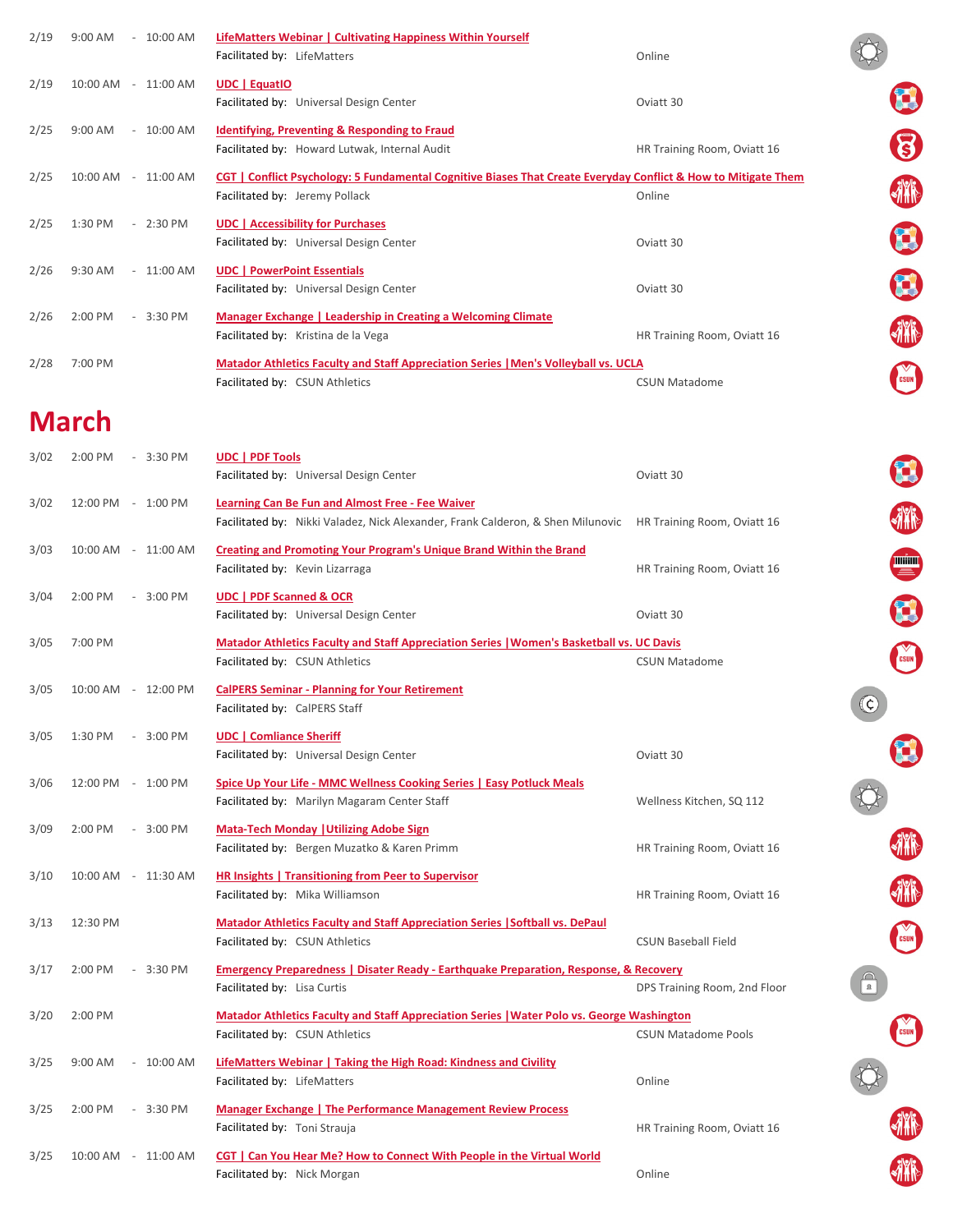| 3/25         | 10:00 AM - 11:00 AM                             | <b>UDC   Screen Readers</b><br>Facilitated by: Universal Design Center                                                                          | Oviatt 30                    |                  |
|--------------|-------------------------------------------------|-------------------------------------------------------------------------------------------------------------------------------------------------|------------------------------|------------------|
| <b>April</b> |                                                 |                                                                                                                                                 |                              |                  |
| 4/01         | 1:30 PM<br>$-2:30$ PM                           | <b>UDC   Email Accessibility</b><br>Facilitated by: Universal Design Center                                                                     | Oviatt 30                    |                  |
| 4/03         | 12:00 PM - 1:00 PM                              | <b>Spice Up Your Life - MMC Wellness Cooking Series   Beverage Inspiration</b><br>Facilitated by: Marilyn Magaram Center Staff                  | Wellness Kitchen, SQ 112     |                  |
| 4/07         | 3:00 PM                                         | <b>Matador Athletics Faculty and Staff Appreciation Series   Baseball vs. Freseno State</b><br>Facilitated by: CSUN Athletics                   | <b>CSUN Baseball Field</b>   | CSUN             |
| 4/07         | 2:00 PM<br>$-3:00$ PM                           | <b>UDC</b>   EquatIO<br>Facilitated by: Universal Design Center                                                                                 | Oviatt 30                    | q                |
| 4/08         | 10:00 AM - 11:00 AM                             | <b>UDC   Social Media Accessibility</b><br>Facilitated by: Universal Design Center                                                              | Oviatt 30                    | $\mathbf{C}$     |
| 4/08         | 1:00 PM<br>$-2:00$ PM                           | <b>Emergency Preparedness   Disater Ready - Protecting Critical Documents &amp; Valuables in Emergencies</b><br>Facilitated by: Lisa Curtis     | DPS Training Room, 2nd Floor | $\mathbf{R}$     |
| 4/11         | 1:00 PM                                         | <b>Matador Athletics Faculty and Staff Appreciation Series   Softball vs. LBSU</b><br>Facilitated by: CSUN Athletics                            | <b>CSUN Baseball Field</b>   | CSUN             |
| 4/13         | 2:00 PM<br>$-3:00$ PM                           | <b>Mata-Tech Monday   Exploring OneNote</b><br>Facilitated by: Zo Qazi                                                                          | HR Training Room, Oviatt 16  |                  |
| 4/15         | 10:00 AM - 11:30 AM                             | <b>UDC</b>   Siteimprove<br>Facilitated by: Universal Design Center                                                                             | Oviatt 30                    | $\mathbf{C}$     |
| 4/20         | 10:00 AM - 11:15 AM                             | <b>UDC</b>   Canvas Ally<br>Facilitated by: Universal Design Center                                                                             | Oviatt 30                    | 3                |
| 4/21         | 10:00 AM - 12:00 PM                             | <b>HR Insights   Understanding Staff Classification &amp; Compensation at CSUN</b><br>Facilitated by: Lynn Marks                                | HR Training Room, Oviatt 16  | <b>AYR</b>       |
| 4/22         | $-10:00$ AM<br>$9:00$ AM                        | LifeMatters Webinar   Strategies to Manage Frustration and Anger<br>Facilitated by: LifeMatters                                                 | Online                       |                  |
| 4/23         | $-4:00$ PM<br>9:00 AM                           | <b>CalPERS One-on-One Consulations</b><br>Facilitated by: CalPERS Staff                                                                         | By Appointment               | $(\mathfrak{c})$ |
| 4/29         | 10:00 AM - 11:00 AM                             | CGT   Getting Things Done: The Art of Stress-Free Productivity<br>Facilitated by: Justin Hale                                                   | Online                       |                  |
| <b>May</b>   |                                                 |                                                                                                                                                 |                              |                  |
| 5/11         | 2:00 PM<br>$-3:00$ PM                           | <b>UDC</b>   Flyers & infographics<br>Facilitated by: Universal Design Center                                                                   | Oviatt 30                    |                  |
| 5/11         | $-3:00$ PM<br>2:00 PM                           | Mata-Tech Monday   Creating Accessible Flyers & Infographics<br>Facilitated by: Van Thi Nguyen                                                  | HR Training Room, Oviatt 16  | $\mathbf{C}$     |
| 5/20         | 9:00 AM<br>10:00 AM<br>$\overline{\phantom{a}}$ | LifeMatters Webinar   Fundamentals of Mental Health<br>Facilitated by: LifeMatters                                                              | Online                       |                  |
| 5/28         | 10:00 AM - 11:00 AM                             | CGT   Leveraging Positivity: Bolstering Capacity When Difficult Conver., Tense Moments, & Unwelcome Change Loom<br>Facilitated by: Maria Sirois | Online                       |                  |
|              |                                                 |                                                                                                                                                 |                              |                  |

## **June**

| 6/08 | $2:00$ PM<br>$3:00$ PM<br>$-$                     | <b>Mata-Tech Monday   Creating Instructional Videos with Camtasia</b>   |                             |
|------|---------------------------------------------------|-------------------------------------------------------------------------|-----------------------------|
|      |                                                   | Facilitated by: Bergen Muzatko                                          | HR Training Room, Oviatt 16 |
| 6/24 | $9:00$ AM<br>10:00 AM<br>$\overline{\phantom{a}}$ | LifeMatters Webinar   The Importance of an LGBTQIA+ Inclusive Workplace |                             |
|      |                                                   | Facilitated by: LifeMatters                                             | Online                      |

排作